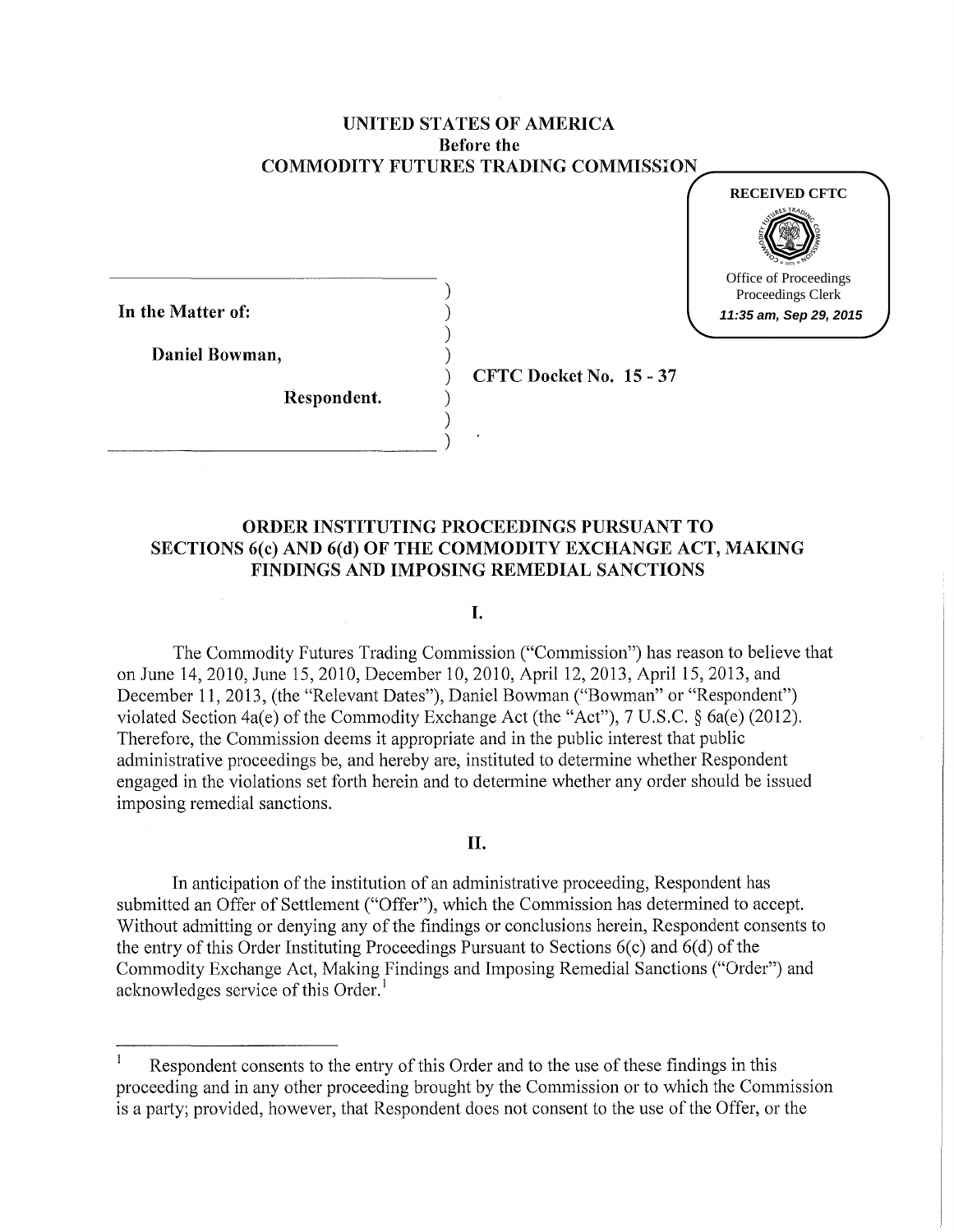The Commission finds the following:

## A. SUMMARY

On three trading days in 2010, and three trading days in 2013, Respondent exceeded the spot month speculative position limit for the Chicago Mercantile Exchange Inc. ("CME") Live Cattle futures contract. In 2013 Respondent controlled the trading of a company named Four Aces Investment Group, LLC ("Four Aces"). On the trading days of the position limit violations in 2013, the aggregate futures position held by Four Aces and Respondent exceeded the spot month speculative position limit in the Live Cattle futures contract.

# B. RESPONDENT

Respondent Daniel Lee Bowman ("Bowman") resides in Lisle, Illinois, and was registered with the Commission as a Floor Broker from January 1, 1982 until June 10, 2014. Bowman was the Agent and Manager of Four Aces, an Illinois limited liability company. In 2012, Bowman reported that he controlled the trading of Four Aces on his Commission Form 40 "Statement of Reporting Trader." Bowman retired as a floor broker in June of 2014.

# C. FACTS

The trading of the Live Cattle futures and options on futures contracts is subject to speculative position limits established by the CME and approved by the Commission. During the Relevant Dates, the Live Cattle futures position limit in the spot month was 450 contracts as of the close of business on the first business day following the first Friday of the contract month until the close of business on the business day preceding the last five business days of the contract month. Any person desiring to own or control a position in excess of the speculative position limits was required to obtain an exemption from the CME. Respondent did not obtain an exemption that would permit the accounts for which he traded to hold Live Cattle futures positions in excess of the CME's limits.

In 2010, Respondent exceeded the CME Live Cattle futures contract speculative position limit on three days. Respondent's long positions in the June 2010 Live Cattle futures contract were as follows: 546 contracts on June 14, 2010, which exceeded the position limit by 96 contracts; and 506 contracts on June 15, 2010, which exceeded the position limit by 56 contracts. Respondent's long position in the December 2010 Live Cattle futures contract was 483 contracts on December 10, 2010, which exceeded the position limit by 33 contracts.

findings or conclusions in this Order consented to in the Offer, as the sole basis for any other proceeding brought by the Commission, other than in a proceeding in bankruptcy or to enforce the terms of this Order. Nor does Respondent consent to the use of the Offer or this Order, or the findings or conclusions in this Order consented to in the Offer, by any other party in any other proceeding.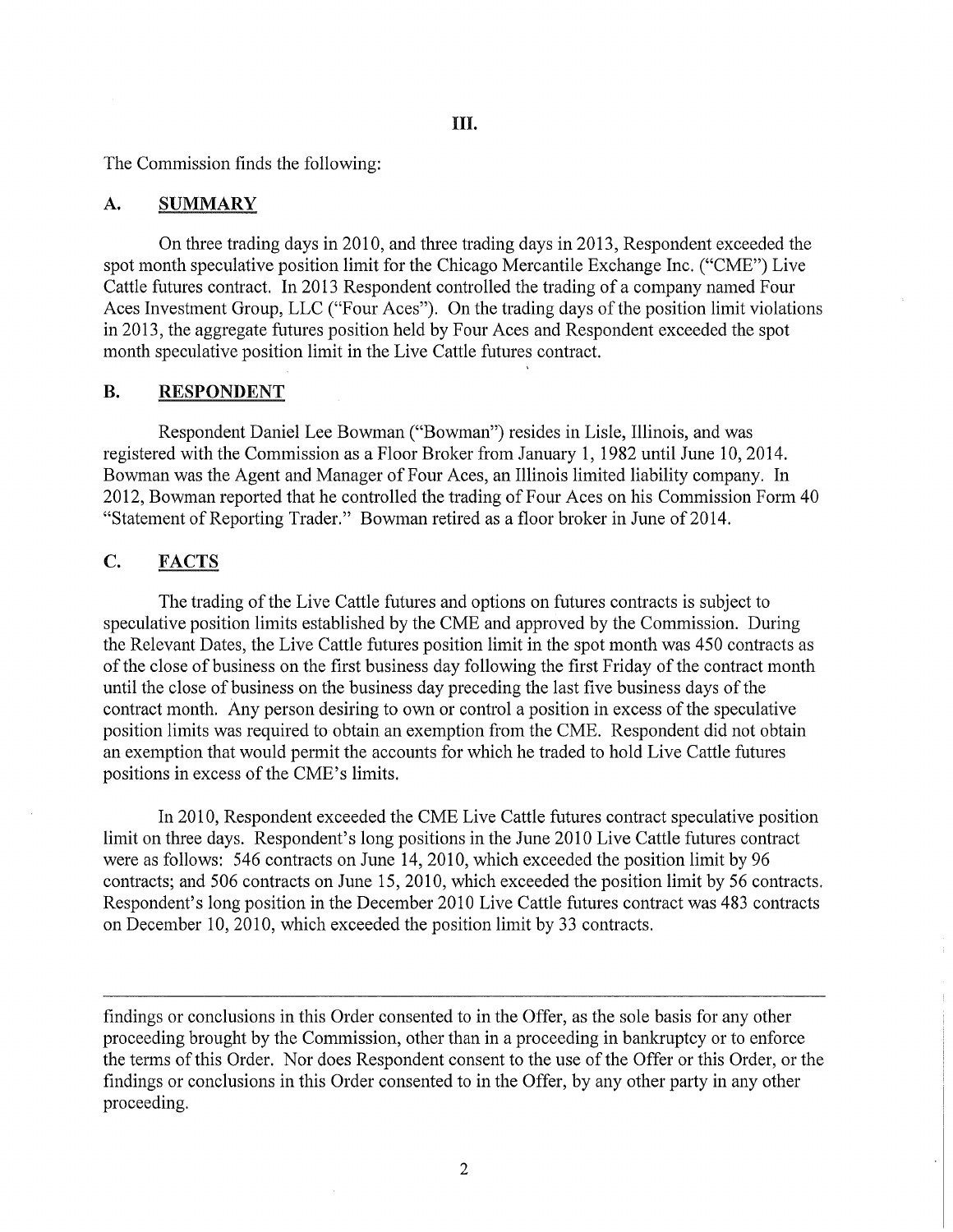In 2013, the aggregate net futures position of Four Aces and Respondent exceeded the CME Live Cattle futures contract speculative position limit on three days. The aggregate net short futures positions held by Four Aces and Respondent in the April2013 Live Cattle futures contract were as follows: 512 contracts on April 12, 2013 and April 15, 2013, which exceeded the position limit by 62 contracts, and 462 contracts later in the day on April 15, 2013, which exceeded the position limit by 12 contracts. The aggregate net long futures position held by Four Aces and Respondent in the December 2013 Live Cattle futures contract was 463 contracts on December 11, 2013, which exceeded the position limit by 13 contracts. Bowman's ill-gotten gross profits from trades that exceeded the position limits were\$ 34,940.01.

#### IV.

#### LEGAL DISCUSSION

Section 4a(e) of the Act, in relevant part, makes it unlawful for any person "to violate any bylaw, rule, regulation, or resolution of any contract market, derivatives transaction execution facility, or other board of trade licensed, designated, or registered by the Commission ... fixing limits on the amount of trading which may be done or positions which may be held by any person under contracts of sale of any commodity for future delivery or under options on such contracts or commodities, if such bylaw, rule, regulation, or resolution has been approved by the Commission." 7 U.S.C. § 6a(e) (2012).

CME is a registered entity as defined by 1a(40) of the Act, 7 U.S.C. § 1a(40) (2012), and a designated contract market for the Live Cattle futures contract pursuant to Section 5 of the Act, 7 U.S.C. § 7 (2012). The Commission approved the CME's speculative position limit for the Live Cattle futures contract in February 2003.

CME rules set a speculative position limit in the Live Cattle futures contract of 450 contracts long or short in the expiring contract month as of the close of business on the first business day following the first Friday of the contract month until the close of business on the business day preceding the last five business days of the contract month. CME Rule 10102.E.

Commission Regulation  $150.5(g)$  provides, in relevant part, that, "[i]n determining whether any person has exceeded the limits established under this section, all positions in accounts for which such person by power of attorney or otherwise directly or indirectly controls trading shall be included with the positions held by such person." 17 C.F.R. § 150.5(g) (2015). The CME's aggregation rule similarly provides that the position limits apply to "all positions in accounts for which a person by power of attorney or otherwise directly or indirectly owns the positions or controls the trading of the positions" in determining whether that person has exceed the position limits. CME Rule 559.D.

Respondent controlled the trading of the Live Cattle futures contract for Four Aces on the dates of the position limit violations in 2013. Pursuant to CME Rule 559.D, the positions held by Four Aces were required to be aggregated with Respondent's positions for purposes of applying CME's speculative position limits for the Live Cattle futures contract.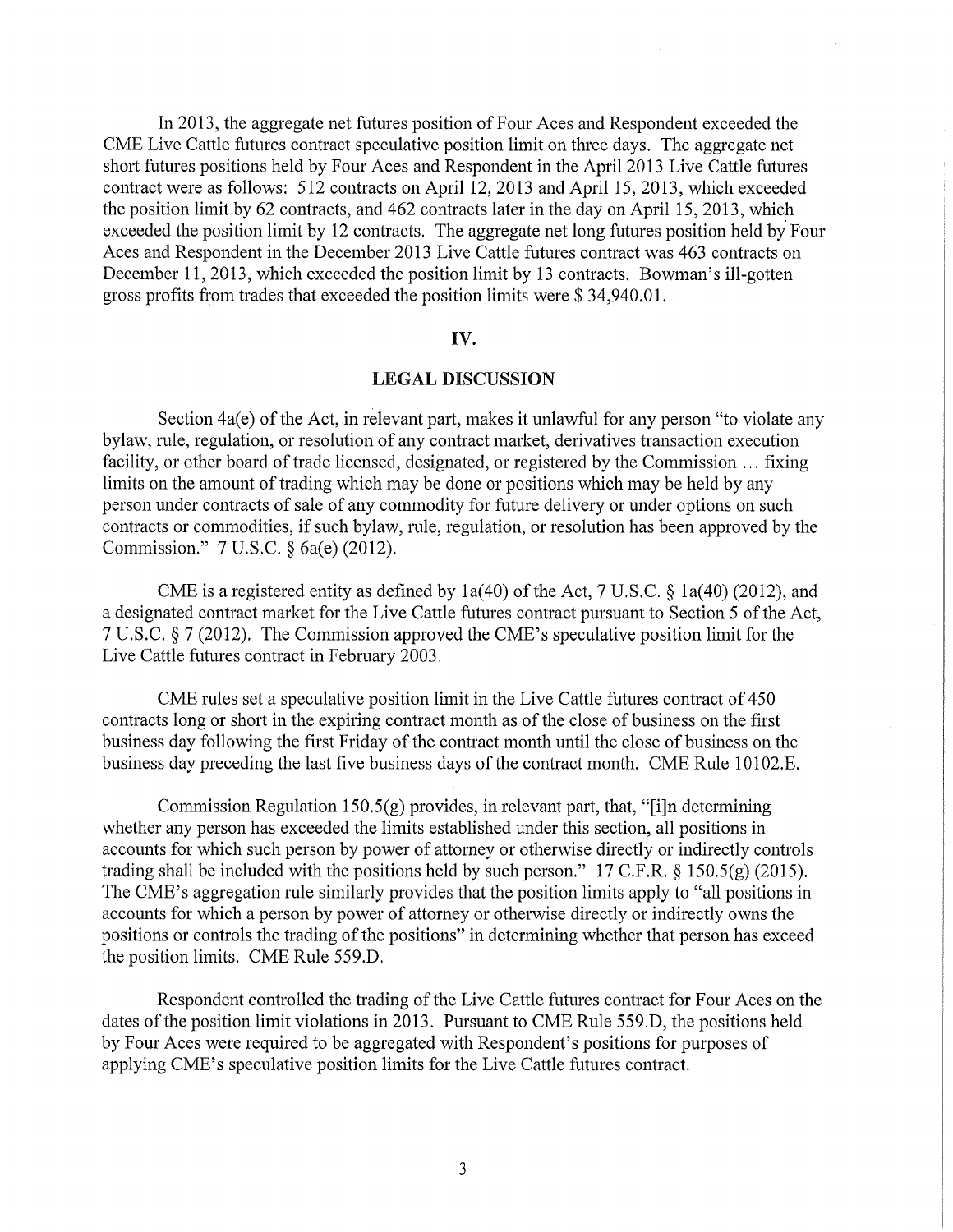By exceeding the CME position limit for the Live Cattle futures contract on three trading days in 2010, and on an aggregated basis on three trading days in 2013, Respondent violated Section 4a(e) of the Act, 7 U.S.C. § 6a(e) (2012). The plain language of Section 4a(e) of the Act unambiguously imposes liability for violations of designated contract market position limit rules such as those at issue here. *Saberi v. CFTC,* 488 F.3d 1207, 1212 (9th Cir. 2007) (rejecting a trader's contention that the Commission was required to prove that he intended to violate the speculative limits in frozen pork bellies futures set forth in CME Rule 8302.E (citing *CFTC v. Hunt,* 591 F.2d 1211, 1218 (7th Cir. 1979)). Exceeding position limit rules is sufficient to constitute a violation of Section 4a(e) of the Act; the Commission does not need to establish scienter, or intent to violate position limits, in order to prove a violation. *Saberi,* 488 F.3d at 1212 n. 4; *Hunt,* 591 F.2d at 1218.

#### FINDINGS OF VIOLATION

Based on the foregoing, the Commission finds that, during the Relevant Dates, Respondent violated Section 4a(e) of the Act, 7 U.S.C. § 6a(e) (2012).

# v.

## **OFFER OF** SETTLEMENT

Respondent has submitted the Offer in which he, without admitting or denying the findings and conclusions herein:

- A. Acknowledges receipt of service of this Order;
- B. Admits the jurisdiction of the Commission with respect to all matters set forth in this Order and for any action or proceeding brought or authorized by the Commission based on violation of or enforcement of this Order;
- C. Waives:
	- 1. The filing and service of a complaint and notice of hearing;
	- 2. A hearing;
	- 3. All post-hearing procedures;
	- 4. Judicial review by any court;
	- 5. Any and all objections to the participation by any member of the Commission's staff in the Commission's consideration of the Offer;
	- 6. Any and all claims that he may possess under the Equal Access to Justice Act, 5 U.S.C. § 504 (2012) and 28 U.S.C. § 2412 (2012), and/or the rules promulgated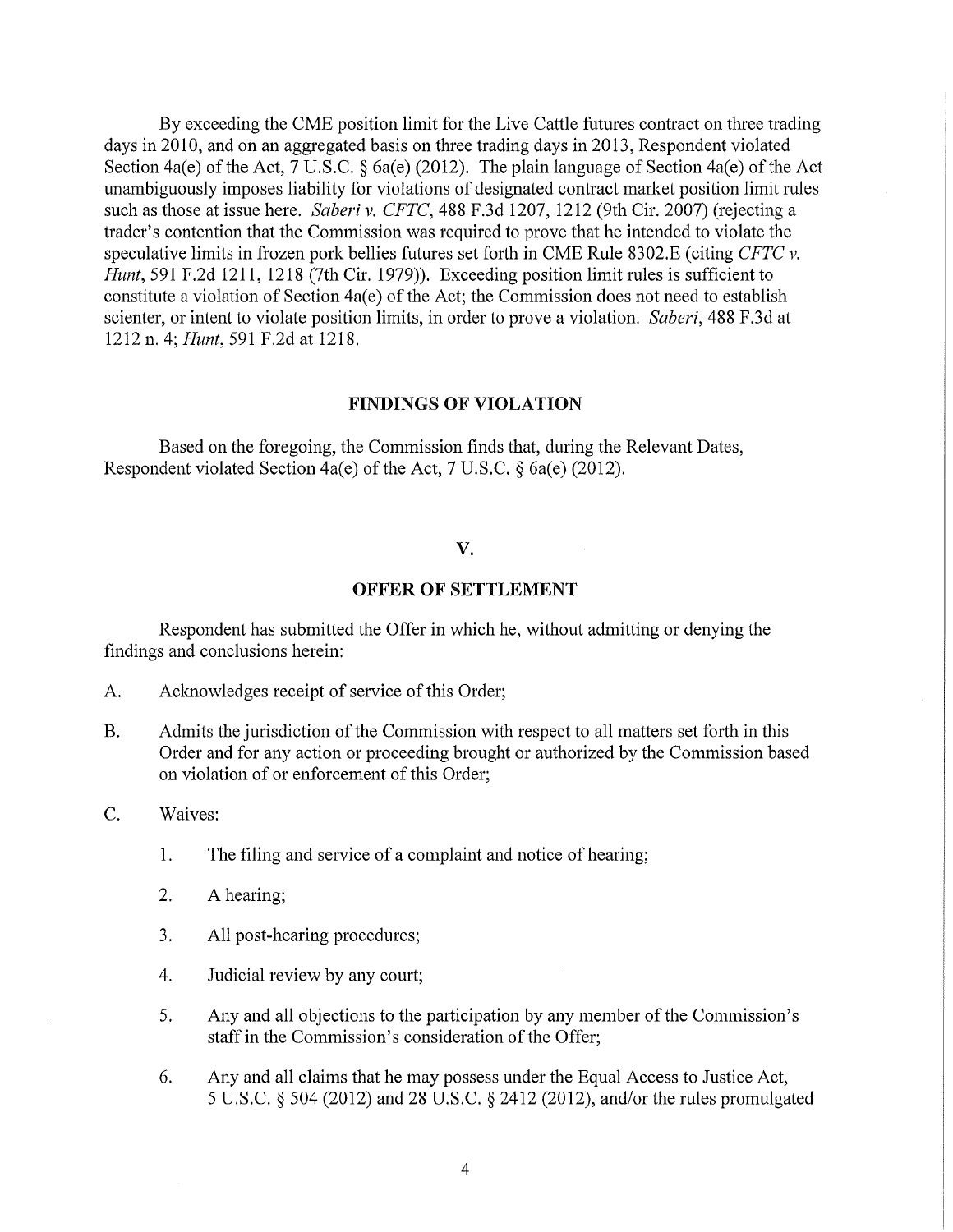by the Commission in conformity therewith, Part 148 of the Commission's Regulations, 17 C.F.R. §§ 148.1-30 (2014), relating to, or arising from, this proceeding;

- 7. Any and all claims that he may possess under the Small Business Regulatory Enforcement Fairness Act of 1996, Pub. L. No. 104-121, §§ 201-253, 110 Stat. 847, 857-868 (1996), as amended by Pub. L. No. 110-28, § 8302, 121 Stat. 112, 204-205 (2007), relating to, or arising from, this proceeding; and
- 8. Any claims ofDouble Jeopardy based on the institution ofthis proceeding or the entry in this proceeding of any order imposing a civil monetary penalty or any other relief;
- D. Stipulates that the record basis on which this Order is entered shall consist solely of the findings contained in this Order to which Respondent has consented in the Offer;
- E. Consents, solely on the basis of the Offer, to the Commission's entry of this Order that:
	- 1. Makes findings by the Commission that Respondent violated Section 4a(e) of the Act, 7 U.S.C. § 6a(e) (2012);
	- 2. Orders Respondent to cease and desist from violating Section  $4a(e)$  of the Act, 7 U.S.C. § 6a(e) (2012), and Commission Regulation 150.5, 17 C.F.R. § 150.5 (2015);
	- 3. Orders Respondent to pay a civil monetary penalty in the amount of thirty four thousand nine hundred forty dollars and one cent (\$34,940.01), plus post-judgment interest within ten  $(10)$  days of the date of entry of this Order;
	- 4. Orders that Respondent be permanently prohibited from, directly or indirectly, engaging in trading on or subject to the rules of any registered entity (as that term is defined in Section 1a(40) of the Act,  $7 \text{ U.S.C.}$  § 1a(40) (2012)), and all registered entities shall refuse him trading privileges; and
	- 5. Orders Respondent to comply with the conditions and undertakings consented to in the Offer and as set forth in Part VII of this Order.

Upon consideration, the Commission has determined to accept the Offer.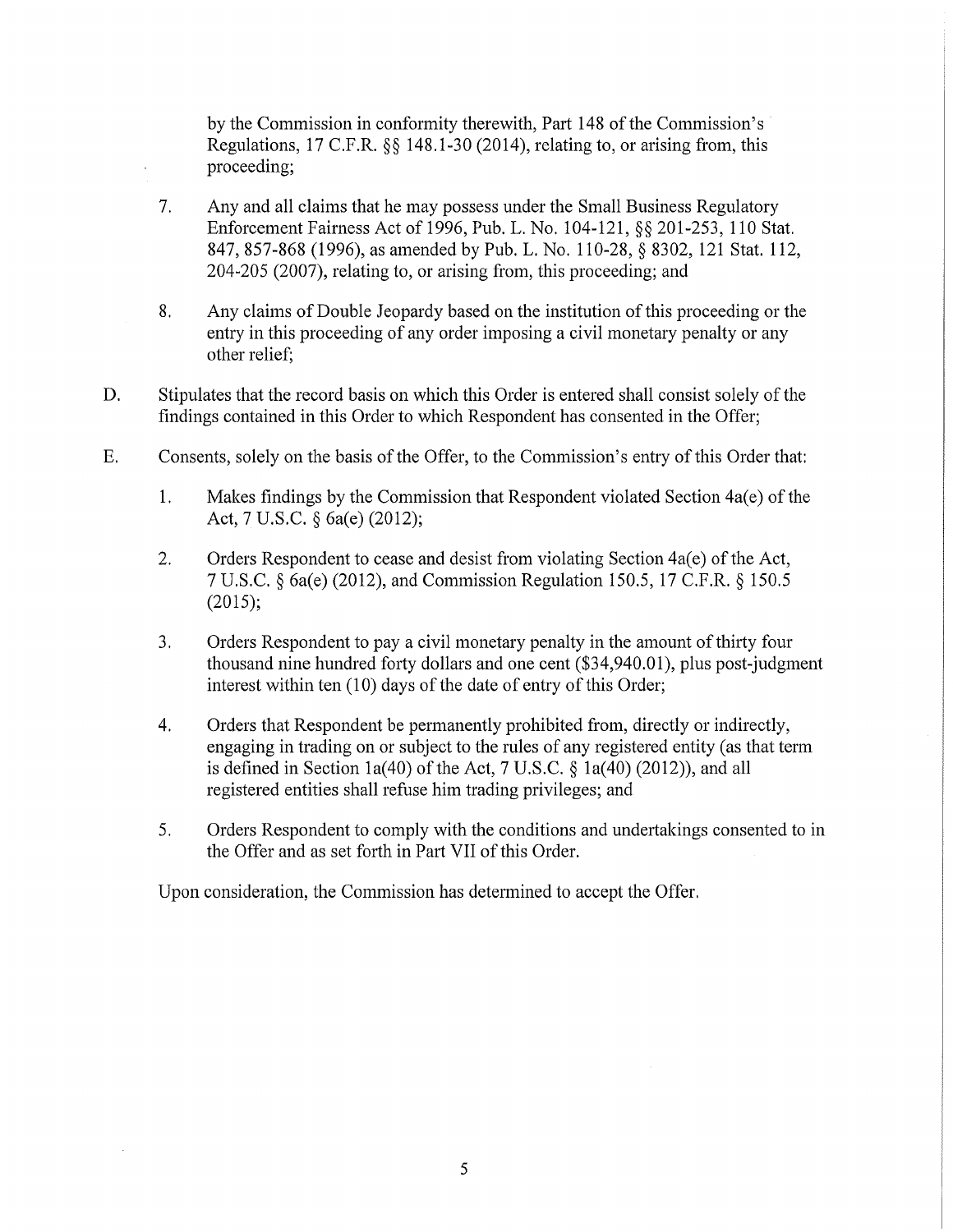# VII.

## ORDER

## Accordingly, IT IS HEREBY ORDERED THAT:

- A. Respondent shall cease and desist from violating Section  $4a(e)$  of the Act, 7 U.S.C. § 6a(e) (2012).
- B. Respondent shall pay a civil monetary penalty in the amount of thirty four thousand nine hundred forty dollars and one cent (\$34,940.01) ("CMP Obligation"), plus post-judgment interest, within ten (10) days of the date of the entry of this Order. If the CMP Obligation is not paid in full within ten  $(10)$  days of the date of entry of this Order, then postjudgment interest shall accrue on the CMP Obligation beginning on the date of entry of this Order and shall be determined by using the Treasury Bill rate prevailing on the date of entry of this Order pursuant to  $28$  U.S.C.  $\S$  1961 (2012).

Respondent shall pay the CMP Obligation by electronic funds transfer, U.S. postal money order, certified check, bank cashier's check, or bank money order. If payment is to be made other than by electronic funds transfer, then the payment shall be made payable to the Commodity Futures Trading Commission and sent to the address below:

> Commodity Futures Trading Commission Division of Enforcement ATTN: Accounts Receivables DOT/FAA/MMAC/AMZ-341 CFTC/CPSC/SEC 6500 S. MacArthur Blvd. Oklahoma City, OK 73169 (405) 954-7262 office (405) 954-1620 fax nikki. gibson@faa. gov

If payment is to be made by electronic funds transfer, Respondent shall contact Nikki Gibson or her successor at the above address to receive payment instructions and shall fully comply with those instructions. Respondent shall accompany payment of the CMP Obligation with a cover letter that identifies the paying Respondent and the name and docket number of this proceeding. The paying Respondent shall simultaneously transmit copies of the cover letter and the form of payment to the Chief Financial Officer, Commodity Futures Trading Commission, Three Lafayette Centre, 1155 21st Street, NW, Washington, D.C. 20581.

- C. Respondent shall comply with the undertakings set forth in his offer and shall never, directly or indirectly:
	- a. enter into any transactions involving "commodity interests" (as that term is defined in Regulation 1.3(yy), 17 C.F.R.  $\S$  1.3(yy) (2015)) for Respondent's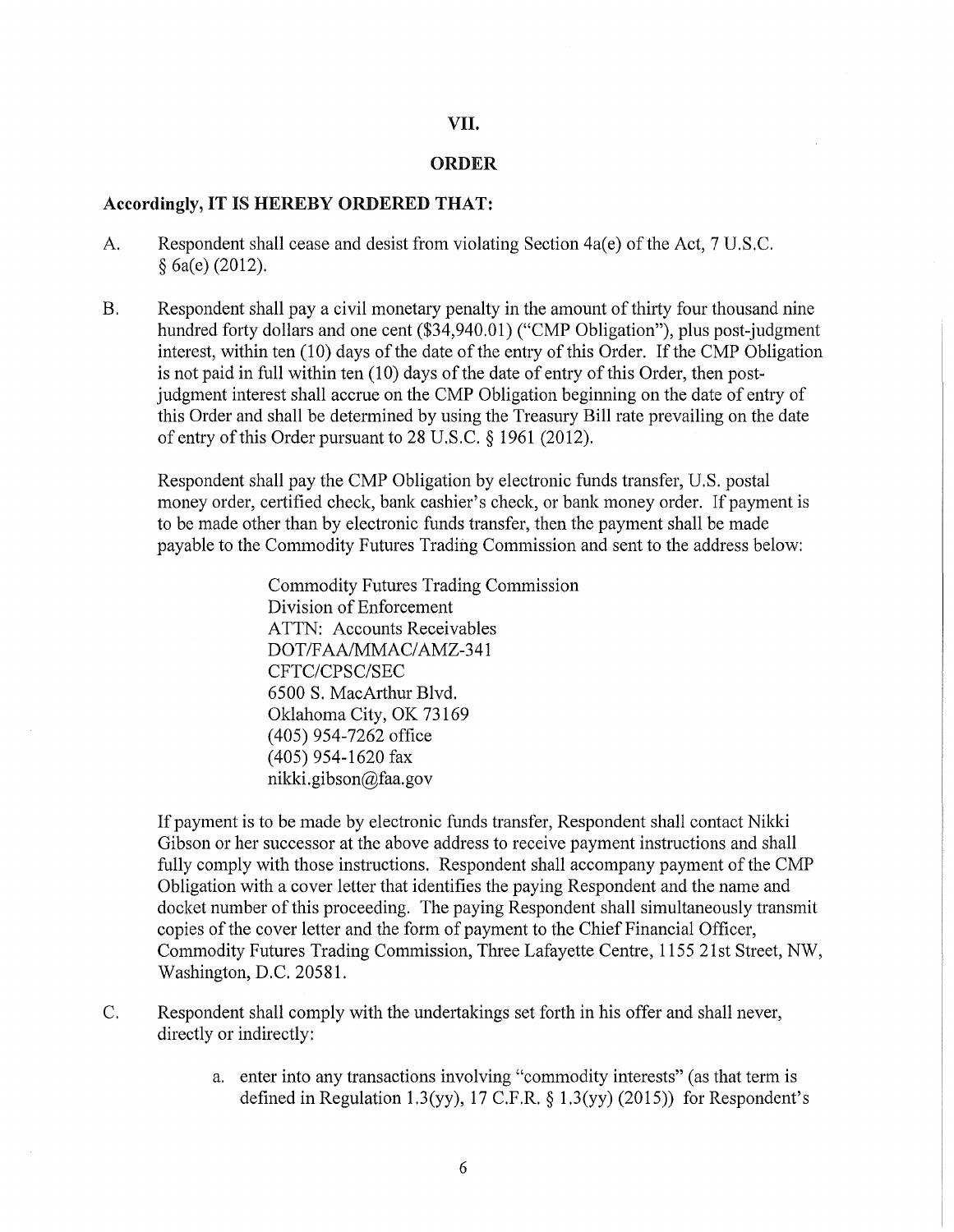own personal account or for any account in which Respondent has a direct or indirect interest;

- b. have any commodity interests traded on Respondent's behalf;
- c. control or direct the trading for or on behalf of any other person or entity, whether by power of attorney or otherwise, in any account involving commodity interests;
- d. solicit, receive, or accept any funds from any person for the purpose of purchasing or selling any commodity interests;
- e. apply for registration or claim exemption from registration with the Commission in any capacity, and engage in any activity requiring such registration or exemption from registration with the Commission except as provided for in Regulation 4.14(a)(9), 17 C.F.R. § 4.14(a)(9) (2015); and/or
- f. act as a principal (as that term is defined in Regulation 3.1(a), 17 C.F.R. § 3.1(a) (2011)), agent or any other officer or employee of any person (as that term is defined in Section 1a(38) of the Act, 7 U.S.C. § 1a(38) (2012) registered, required to be registered, or exempted from registration with the Commission except as provided for in Regulation 4.14(a)(9), 17 C.F.R. § 4.14(a)(9) (2015).
- D. Public Statements: Respondent agrees that neither he nor any of his agents or employees under his authority or control shall take any action or make any public statement denying, directly or indirectly, any findings or conclusions in this Order or creating, or tending to create, the impression that this Order is without a factual basis; provided, however, that nothing in this provision shall affect Respondent's (i) testimonial obligations; or (ii) right to take legal positions in other proceedings to which the Commission is not a party. Respondent shall comply with this agreement, and shall undertake all steps necessary to ensure that all of his agents and/or employees under his authority or control understand and comply with this agreement.
- E. Partial Satisfaction: Respondent understands and agrees that any acceptance by the Commission of any partial payment of Respondent's CMP Obligation shall not be deemed a waiver of his obligation to make further payments pursuant to this Order, or a waiver of the Commission's right to seek to compel payment of any remaining balance.
- F. Change of Address/Phone: Until such time as Daniel Bowman satisfies in full his CMP Obligation, Daniel Bowman shall provide written notice to the Commission by certified